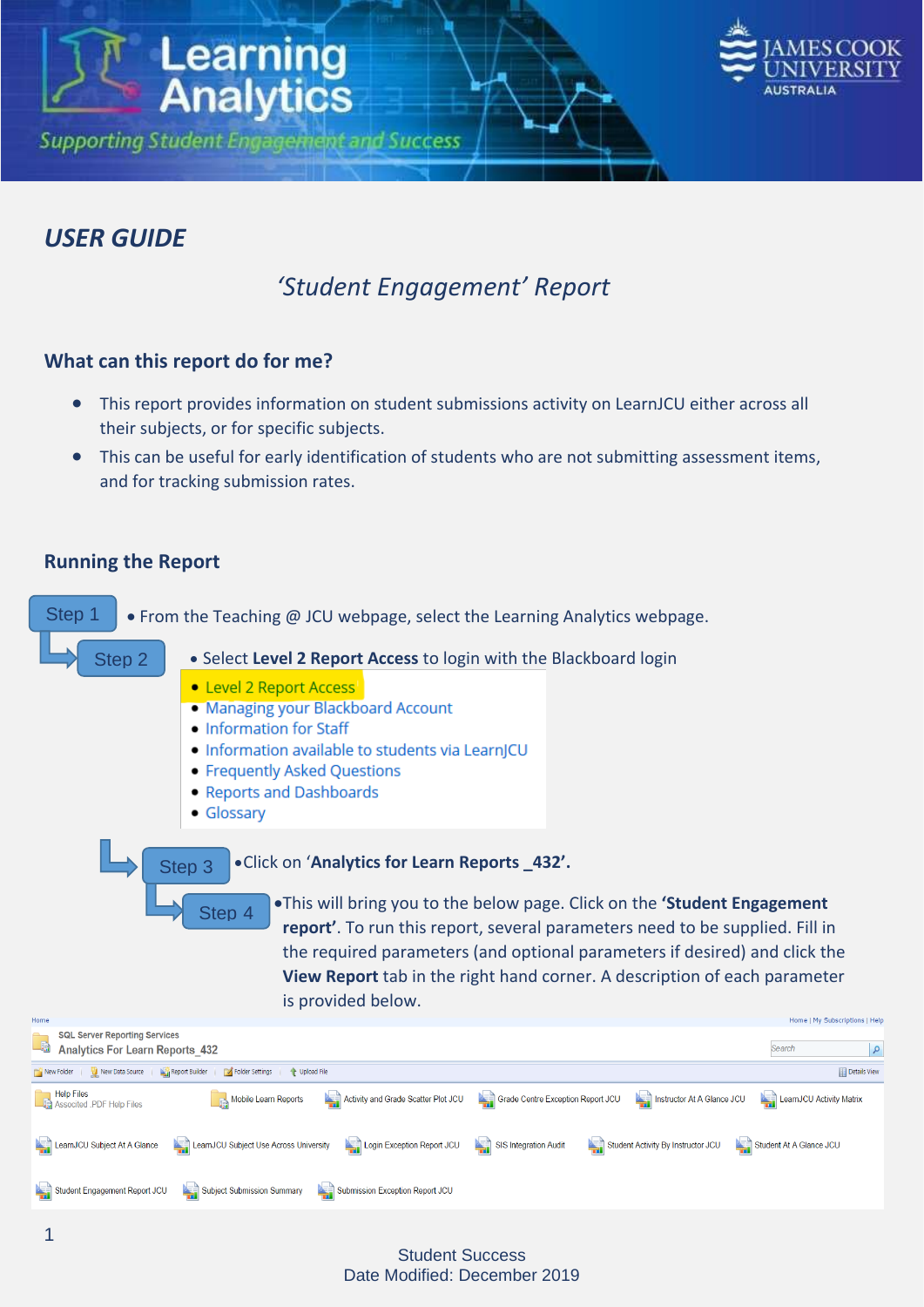

| $\vert$ $\vert$ $\vert$<br>$ \theta$ $\rightarrow$<br>Student Engagement Rep $x \setminus x$ Behind the Blackboard $x \setminus \setminus x$                                     |                                                                        |                     |                                           |   |                                               |  |  |  |  |  |
|----------------------------------------------------------------------------------------------------------------------------------------------------------------------------------|------------------------------------------------------------------------|---------------------|-------------------------------------------|---|-----------------------------------------------|--|--|--|--|--|
| C 1 2 2%2fStudent+Engagement+Report+JCU 3D01/Reports/Pages/Report.aspx?ItemPath=%2fAnalytics+For+Learn+Reports_432%2fStudent+Engagement+Report+JCU<br>$\leftarrow$ $\rightarrow$ |                                                                        |                     |                                           |   |                                               |  |  |  |  |  |
|                                                                                                                                                                                  | Home > Analytics For Learn Reports_432 > Student Engagement Report JCU |                     |                                           |   | Home   My Subscriptions   Site Settings   Hel |  |  |  |  |  |
| Year:                                                                                                                                                                            | 2017<br>$\blacktriangledown$                                           | Study<br>Period:    | Study Period 1<br>$\overline{\mathbf{v}}$ |   | <b>View Report</b>                            |  |  |  |  |  |
|                                                                                                                                                                                  | Report Type: Search students with no activity ▼                        |                     | From Date: 2/20/2017 12:00:00 AM          |   |                                               |  |  |  |  |  |
| To Date:                                                                                                                                                                         | 6/16/2017 12:00:00 AM                                                  | Division:           | $\overline{A}$                            | ▼ |                                               |  |  |  |  |  |
| College:                                                                                                                                                                         | All<br>$\mathbf{v}$                                                    | Subject:            | All                                       |   |                                               |  |  |  |  |  |
| Academic<br>Level:                                                                                                                                                               | All<br>$\overline{\mathbf{v}}$                                         | Class<br>Level:     | All<br>$\overline{\mathbf{v}}$            |   |                                               |  |  |  |  |  |
| Mode:                                                                                                                                                                            | All<br>▼.                                                              | Lastname<br>Search: |                                           |   |                                               |  |  |  |  |  |
| <b>Include All</b><br>Students:                                                                                                                                                  | Enabled Students Only ▼                                                | Student:            | $\overline{\mathbf{v}}$                   |   |                                               |  |  |  |  |  |
| <b>Activities:</b>                                                                                                                                                               | Test, Assignment, Blog, Discussior ♥                                   | Paging:             | 100<br>▼                                  |   |                                               |  |  |  |  |  |

## **Report Parameters**

- **Year (Required):** Select the year which you wish to run the report for.
- **Study Period (Required):** The academic Study Periods at your institution (e.g. Study Period 1, 2015). Selecting a Study Period automatically filters down the LearnJCU subjects that can be selected.
- **Report Type (Required):** This specifies which students you wish to run the report for. You can choose to search for those with no activity, students with activity or all students.
- **From Date (Required):** You can select the time period you want to run the report for. The From Date is the start date you wish to run the report for.
- **To Date (Required):** This date represents the last date you want the report to run for.
- **Division (Optional):** This refers to the organisational units at your institution (e.g. Division of Tropical Environments and Societies). Selecting a division automatically filters down the LearnJCU Subjects that can be selected.
- **College (Optional):** The college organisational units at your institution in the Division selected (e.g. College of Arts, Society and Education). Selecting a college automatically filters down the LearnJCU subjects that can be selected.
- **Subject (Optional):** The LearnJCU subject on which the report will be run. The list of subjects is filtered based on the Study Period, Division and College selected.
- **Academic Level (Optional):** This refers to the academic levels at your institution (e.g. Undergraduate). Selecting an Academic Level filters down the students that can be returned by the report.
- **Class Level (Optional):** The level of a subject (e.g. 1 = first year subjects, 2 = second year subjects).
- **Mode (Optional):** The educational modality of a LearnJCU subject (e.g. Online, In Person, etc.)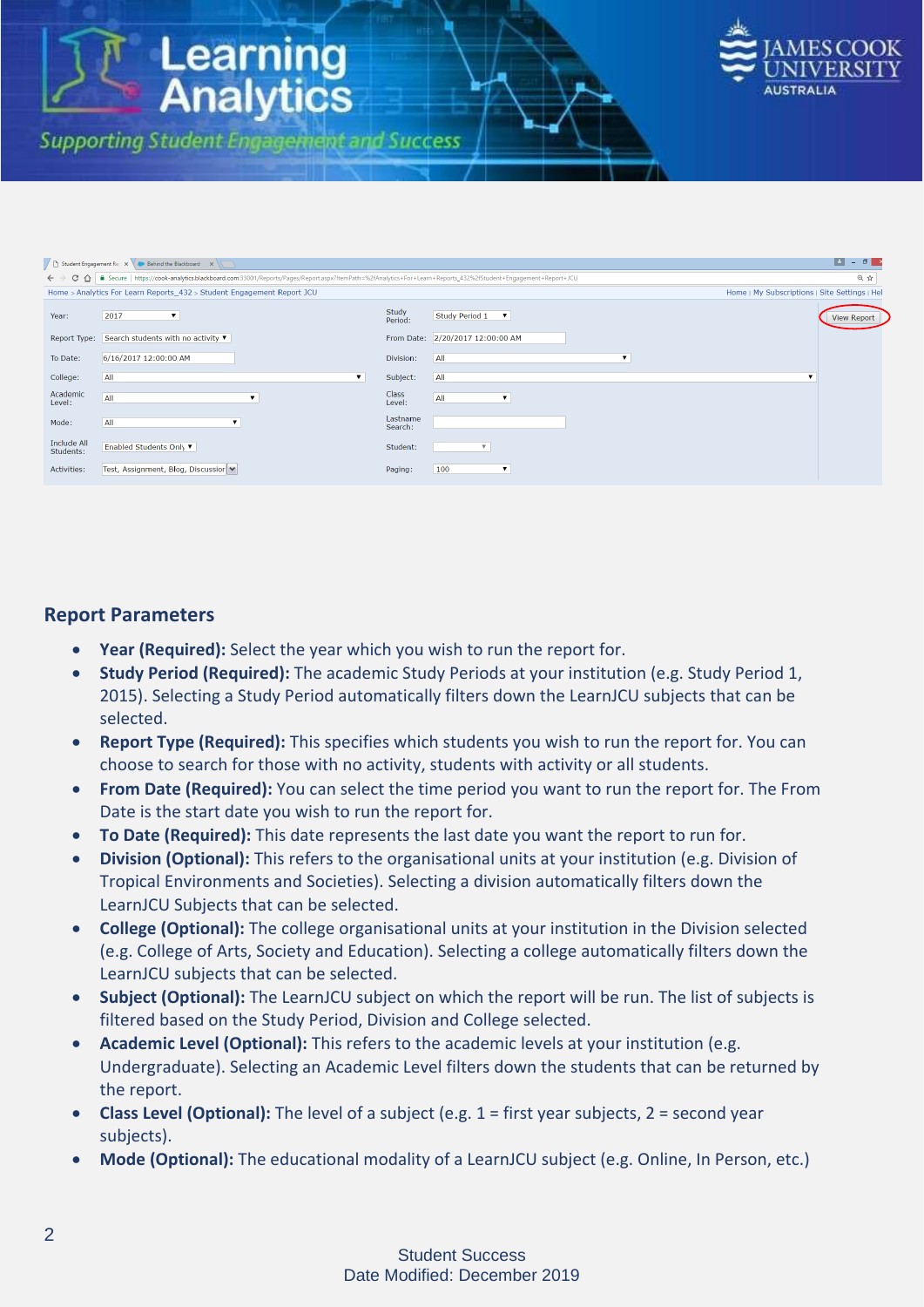

**Supporting Student Engagement and Success** 

**Learning<br>Analytics** 

- **Last Name Search (Optional):** A keyword search that can be used to filter down the Students that can be selected. This field can be used in conjunction with the other parameters to obtain a smaller list of students from which to make a selection. For example, if you were looking for Jim Smith, typing "Smith" would narrow down the students to those with a keyword match for Smith
- **Include All Students (Required):** You can either select to include all students in the report, or only those students who are enabled.
- **Student (Optional):** You can either select to look at all students, or select and individual student you want to run the report for. The Last Name Search parameter will narrow down the options available here.
- **Activities (Required):** The type of student activity against which the Grade Centre External Grade will be plotted.
	- o **Test:** Student submissions to a LearnJCU Test item. If a test allows multiple submissions, each distinct student submission is counted once.
	- o **Assignment:** Student submissions to a LearnJCU Assignment item. If an assignment allows multiple submissions, each distinct student submission is counted once.
	- o **Blog:** Student posts to a LearnJCU Blog item.
	- o **Discussion Forum:** Student posts to a LearnJCU discussion board.
	- o **Journal:** Student posts to a LearnJCU Journal item.

## **Interpreting and Using the Report**

After the report has been run successfully, the submission activity for every student who meets the specified criteria is displayed for the selected activities (e.g. test, assignment). The following information is provided:

- **Student Name:** The name of the student, which links to the Student at a Glance report.
- **Student email:** The students email address.
- **Start SEM:** The start date of the specified semester.
- **End SEM:** The end date of the specified semester
- **User Status:** The status of the student within the university.
- **Last Submission Date:** The last date a submission was due. If a particular subject was selected, this submission date represents the last date a submission was due for that subject. If no particular subject was selected, this date represents the last date a submission was due for that student across all their subjects.
- **# Submissions/Posts:** This represents the total number of submissions/posts for each student. If a particular subject was selected, this number represents the total number of submissions/posts for that subject. If no particular subject was selected, this number represents the total number of submissions/posts for that student across all their subjects.